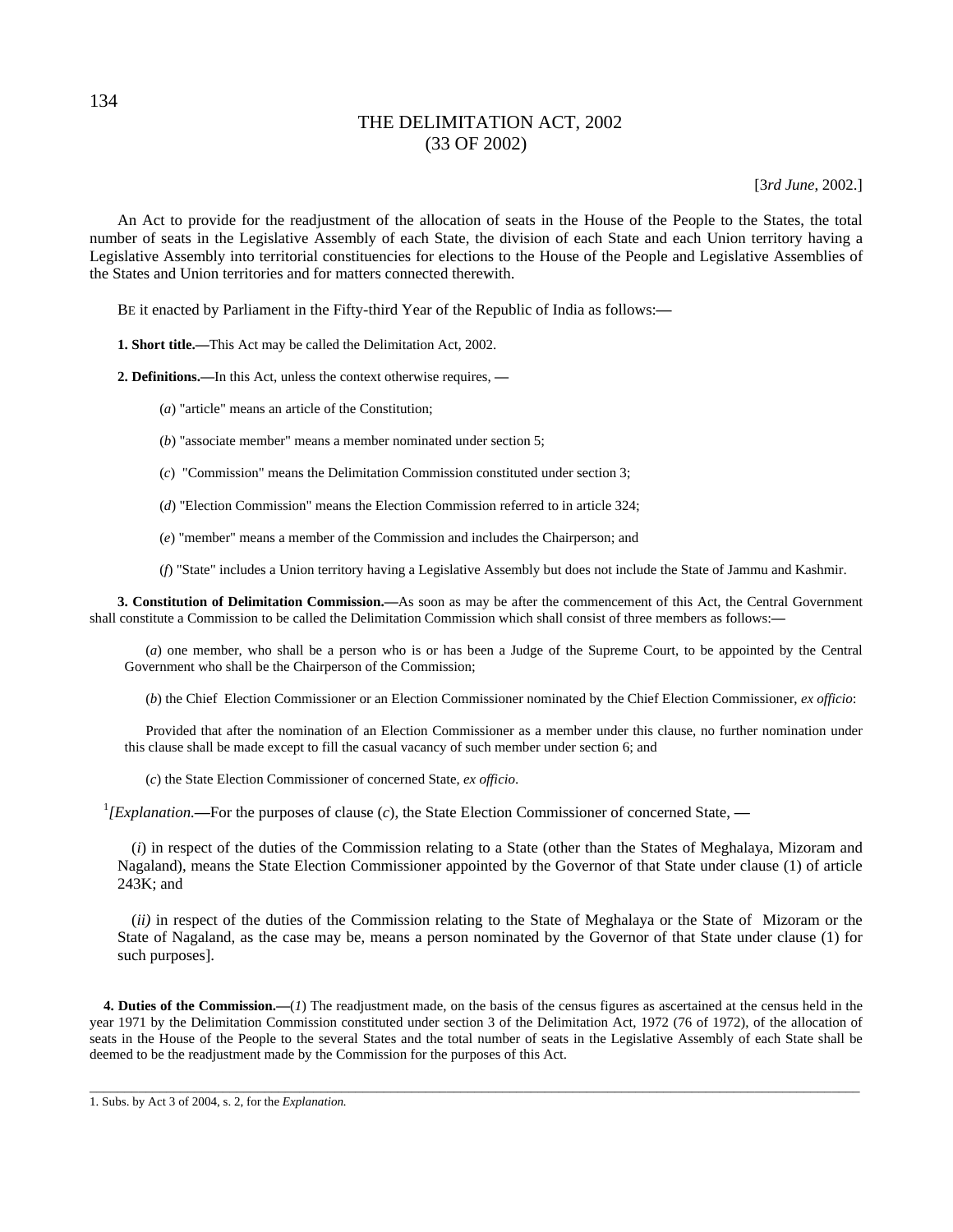## *Delimitation Act,* 2002 (PART II.**—** Acts of Parliament)

(*2*) Subject to the provisions of sub-section (*1*) and any other law for the time being in force, the Commission shall readjust the division of each State into territorial constituencies for the purpose of elections to the House of the People and to the State Legislative Assembly on the basis of the census figures as ascertained at the census held in the year  $\frac{1}{2001}$ :

Provided that where on such readjustment only one seat is allocated in the House of the People to a State, the whole of that State shall form one territorial constituency for the purpose of elections to the House of the People from that State.

**5. Associate members.—(***1***)** The Commission shall associate with itself for the purpose of assisting it in its duties in respect of each State, ten persons five of whom shall be members of the House of the People representing that State and five shall be members of the Legislative Assembly of that State:

Provided that where the number of members of the House of the People representing any State is five or less, then, all such members shall be the associate members for that State and in the latter case the total number of associate members shall be less than ten by such number as by which the total number of members of the House of the People representing that State is less than five.

(*2*) The persons to be so associated from each State shall be nominated, in the case of the members of the House of the People, by the Speaker of that House, and in the case of members of a Legislative Assembly, by the Speaker of that Assembly, having due regard to the composition of the House or, as the case may be, of the Assembly.

(*3*) The first nominations to be made under sub-section (*2*) **—**

(*a*) shall be made by the Speakers of the several Legislative Assemblies within one month, and by the Speaker of the House of the People within two months, of the commencement of this Act; and

(*b*) shall be communicated to the Chief Election Commissioner, and where the nominations are made by the Speaker of a Legislative Assembly, also to the Speaker of the House of the People.

(*4*) None of the associate members shall have a right to vote or to sign any decision of the Commission.

- (*5*) The Commission shall have power to call upon**—**
	- (a) the Registrar-General and Census Commissioner, India or his nominee; or
	- (*b*) the Surveyor General of India or his nominee; or
	- (*c*) any other officer of the Central Government or State Government; or
	- (*d*) any expert in geographical information system; or
	- (*e*) any other person,

whose expertise and knowledge are considered necessary by the Commission to provide assistance to it in addition to the assistance provided by the persons referred to in sub-section  $(I)$  and the officers and persons so called upon shall be duty bound to assist the Commission.

(*6*) The Secretary to the Election Commission shall be the *ex officio* Secretary of the Commission and shall discharge his functions with the assistance of the employees of the Election Commission under the supervision of the Chairperson of the Commission.

<sup>1.</sup> Subs. by Act 3 of 2004, s. 3, for "1991" (w.e.f. 31-10-2003).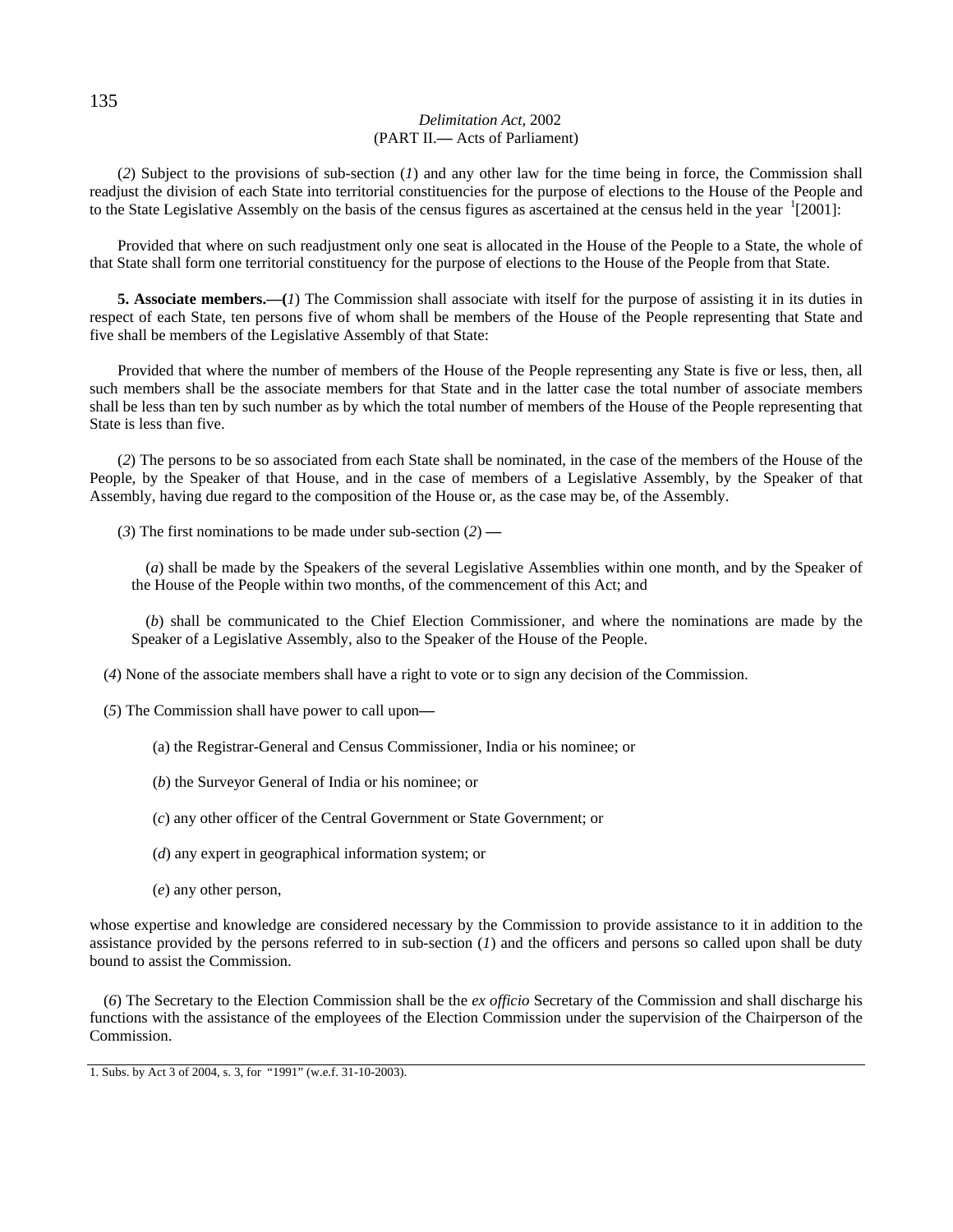### *Delimitation Act,* 2002 (PART II. – Acts of Parliament)

**6. Casual vacancies.** —If the office of the Chairperson or of a member or of an associate member falls vacant owing to his death or resignation, it shall be filled as soon as may be practicable by the Central Government or the Speaker concerned under and in accordance with the provisions of section 3 or, as the case may be, of section 5.

**7. Procedure and powers of the Commission. —** (*1*) The Commission shall determine its own procedure and shall, in the performance of its functions, have all the powers of a civil court under the Code of Civil Procedure, 1908 (5 of 1908), while trying a suit, in respect of the following matters, namely:**—**

(*a*) summoning and enforcing the attendance of witnesses;

(*b*) requiring the production of any document; and

(*c*) requisitioning any public record from any court or office.

(*2*) The Commission shall have power to require any person to furnish any information on such points or matters as in the opinion of the Commission may be useful for, or relevant to, any matter under the consideration of the Commission.

(*3*) The Commission may authorise any of its members to exercise any of the powers conferred on it by clauses (*a*) to (*c*) of sub-section (*1*) and sub-section (*2*), and any order made or act done in exercise of any of those powers by the member authorised by the Commission in that behalf shall be deemed to be the order or act, as the case may be, of the Commission.

(*4*) If there is a difference of opinion among the members, the opinion of the majority shall prevail, and acts and orders of the Commission shall be expressed in terms of the views of the majority.

(*5*) The Commission as well as any group of associate members shall have power to act notwithstanding the temporary absence of a member or associate member or the existence of a vacancy in the Commission or in that or any other group of associate members; and no act or proceeding of the Commission or of any group of associate members shall be invalid or called in question on the ground merely of such temporary absence or of the existence of such vacancy.

(*6*) The Commission shall be deemed to be a civil court for the purposes of sections 345 and 346 of the Code of Criminal Procedure, 1973 (2 of 1974).

*Explanation.***—**For the purposes of enforcing the attendance of witnesses, the local limits of the jurisdiction of the Commission shall be the limits of the territory of India.

**8. Readjustment of number of seats.—**The Commission shall, having regard to the provisions of articles 81, 170, 330 and 332, and also, in relation to the Union territories, except National Capital Territory of Delhi, sections 3 and 39 of the Government of Union Territories Act, 1963 (20 of 1963) and in relation to the National Capital Territory of Delhi sub-clause (*b*) of clause (*2*) of article 239AA, by order, determine,**—**

(*a*) on the basis of the census figures as ascertained at the census held in the year 1971 and subject to the provisions of section 4, the number of seats in the House of the People to be allocated to each State and determine on the basis of the census figures as ascertained at the census held in the year  $(2001)$  the number of seats, if any, to be reserved for the Scheduled Castes and for the Scheduled Tribes of the State; and

(*b*) on the basis of the census figures as ascertained at the census held in the year 1971 and subject to the provisions of section 4, the total number of seats to be assigned to the Legislative Assembly of each State and determine on the basis of the census figures as ascertained at the census held in the year  $1$ [2001] the number of seats, if any, to be reserved for the Scheduled Castes and for the Scheduled Tribes of the State:

\_\_\_\_\_\_\_\_\_\_\_\_\_\_\_\_\_\_\_\_\_\_\_\_\_\_\_\_\_\_\_\_\_\_\_\_\_\_\_\_\_\_\_\_\_\_\_\_\_\_\_\_\_\_\_\_\_\_\_\_\_\_\_\_\_\_\_\_\_\_\_\_\_\_\_\_\_\_\_\_\_\_\_\_\_\_\_\_\_\_\_\_\_\_\_\_\_\_\_

1. Subs. by Act 3 of 2004, s. 4, for "1991".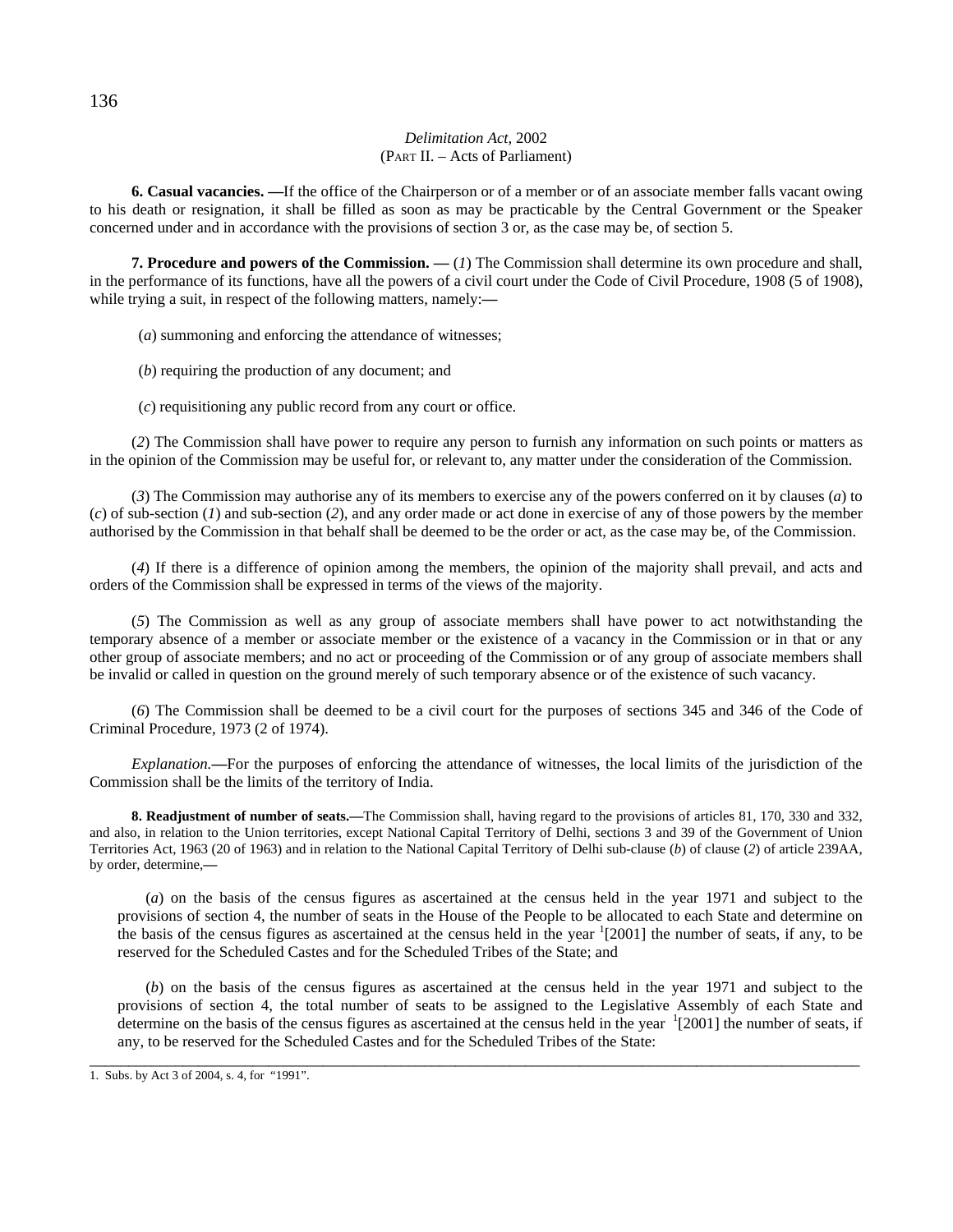## *Delimitation Act,* 2002 (PART II. – Acts of Parliament)

Provided that the total number of seats assigned to the Legislative Assembly of any State under clause (*b*) shall be an integral multiple of the number of seats in the House of the People allocated to that State under clause (*a*).

**9. Delimitation of constituencies.—** (*1*) The Commission shall, in the manner herein provided, then, distribute the seats in the House of the People allocated to each State and the seats assigned to the Legislative Assembly of each State as readjusted on the basis of 1971 census to single-member territorial constituencies and delimit them on the basis of the census figures as ascertained, at the census held in the year <sup>1</sup>[2001], having regard to the provisions of the Constitution, the provisions of the Act specified in section 8 and the following provisions, namely:**—**

(*a*) all constituencies shall, as far as practicable, be geographically compact areas, and in delimiting them regard shall be had to physical features, existing boundaries of administrative units, facilities of communication and public convenience;

(*b*) every assembly constituency shall be so delimited as to fall wholly within one parliamentary constituency;

(*c*) constituencies in which seats are reserved for the Scheduled Castes shall be distributed in different parts of the State and located, as far as practicable, in those areas where the proportion of their population to the total is comparatively large; and

(*d*) constituencies in which seats are reserved for the Scheduled Tribes shall, as far as practicable, be located in areas where the proportion of their population to the total is the largest.

(*2*) The Commission shall**—**

(*a*) publish its proposals for the delimitation of constituencies, together with the dissenting proposals, if any, of any associate member who desires publication thereof, in the Gazette of India and in the Official Gazettes of all the States concerned and also in such other manner as it thinks fit;

(*b*) specify a date on or after which the proposals shall be further considered by it;

(*c*) consider all objections and suggestions which may have been received by it before the date so specified, and for the purpose of such consideration, hold one or more public sittings at such place or places in each State as it thinks fit; and

(*d*) thereafter by one or more orders determine**—**

(*i*) the delimitation of parliamentary constituencies; and

(*ii*) the delimitation of assembly constituencies,

of each State.

**10. Publication of orders and their date of operation.—**(*1*) The Commission shall cause each of its orders made under section 8 or section 9 to be published in the Gazette of India and in the Official Gazettes of the States concerned and simultaneously cause such orders to be published at least in two vernacular newspapers and publicize on radio, television and other possible media available to the public and after such publication in the Official Gazettes of the States concerned, every District Election Officer shall cause to be affixed, the Gazette version of such orders relating to the area under his jurisdiction, on a conspicuous part of his office for public notice.

1. Subs by Act 3 of 2004, s. 3 for "1991" (w.e.f. 31-10-2003)